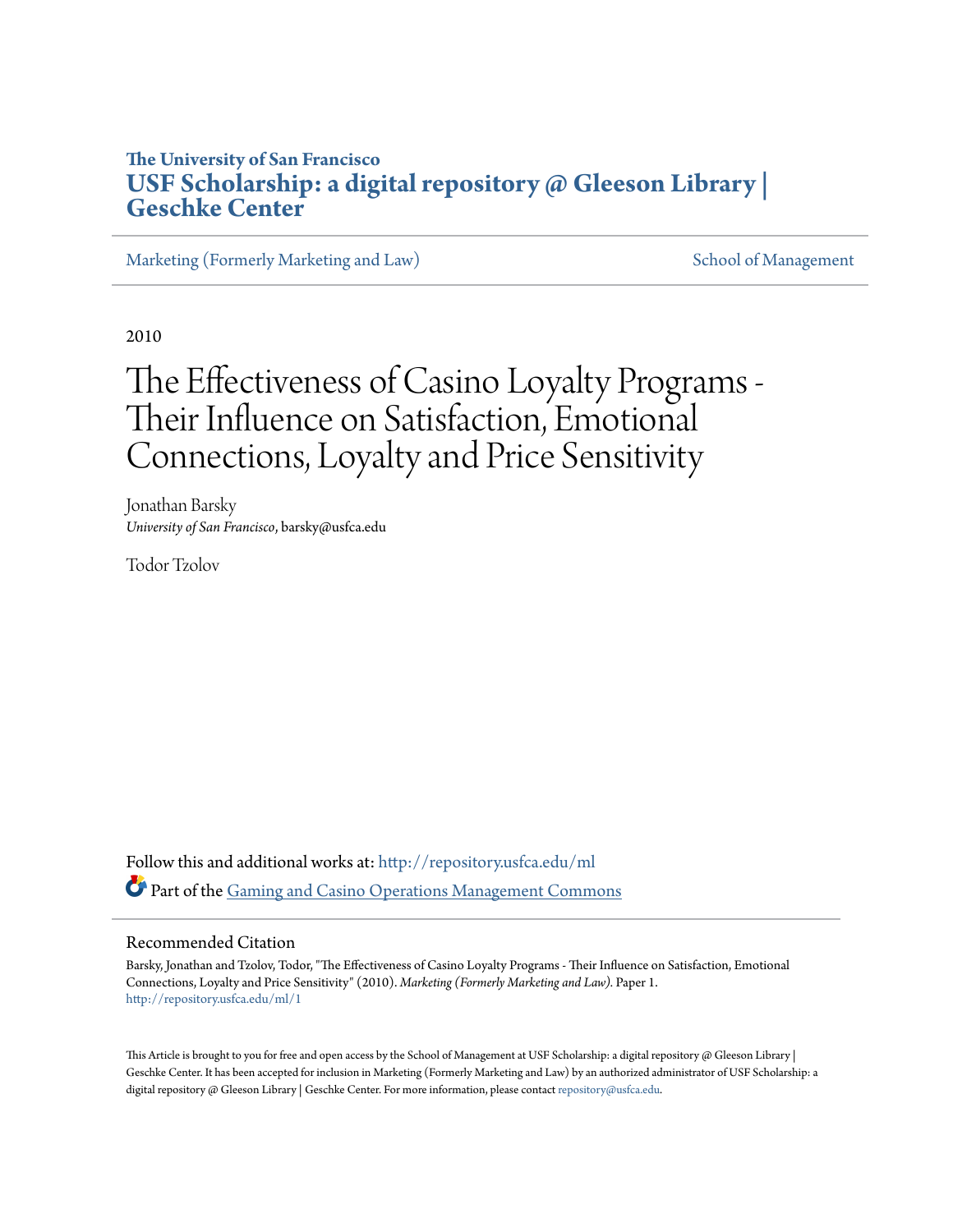# **The Effectiveness of Casino Loyalty Programs - Their Influence on Satisfaction, Emotional Connections, Loyalty and Price Sensitivity**

# **Jonathan Barsky, University of San Francisco, San Francisco, California, USA Todor Tzolov, Market Metrix LLC, San Rafael, California, USA**

## **ABSTRACT**

*Due to the rapid expansion in casinos and other gaming opportunities (e.g., web-based gaming, lotteries, racino, etc.), almost every casino is using loyalty programs and elite membership status as key components of their marketing strategies. However, the value of customer loyalty programs has been questioned in part because empirical research on the effects of loyalty schemes has been inconclusive. The purposes of this study are to aid understanding of the effectiveness of casino loyalty programs, to segment loyalty program members, and to compare these segments' characteristics including satisfaction with the casino experience, casino loyalty, emotional connection, perceived value, as well as other demographic, attitudinal and behavioral variables. In addition, this study identified and ranked casinos exhibiting the most effective loyalty and elite loyalty programs.* 

# **INTRODUCTION**

Despite the impact of the recession, the United States remains the world's largest market for casino gaming. But revenues at casinos nationwide slipped 7% in 2009, with Atlantic City and Las Vegas markets experiencing much bigger declines. Casino customers cut their entertainment expenses by taking shorter trips for fewer days and spending less on high-end amenities like restaurants, shows and spas that are important sources of revenue for casino resorts.

The response of the industry has been, in many cases, to drop rates hoping to attract guests through deals and discounts. Some casino companies are making their loyalty programs more attractive. In theory, loyalty programs offer marketing value and serve as a powerful inducement to return. As a result, travelers are receiving some of the best incentives ever offered by the hotel and casino industries.

Casinos recognize the importance of rewarding their most faithful patrons and are experts at finding the right enticements to keep the players in the game. Casino loyalty programs typically provide a membership card that is swiped at all transactions (casino games, restaurants, stores, hotel stays). The programs use this transactional data (i.e., what games they play or what type of slot machines they prefer) plus demographics to structure offers and rewards.

This behavior-tracking technology gives casinos unparalleled customer knowledge and, in turn, the ability to distribute generous benefits while maintaining a profit margin in the customer relationship. Direct mail is also crucial; members of some casino clubs receive over 150 pieces a year.

Although cost–cutting has helped many casinos weather the recession and will bolster their bottom line in coming quarters, new customer demographics and behaviors require new strategies. While dropping rates will attract people to take advantage of deals, understanding consumer behavior and offering guests what they want, while attracting the right customer mix will be imperative.

## **STATEMENT OF PURPOSE**

The purposes of this study are to aid understanding of the effectiveness of casino loyalty programs, to segment loyalty program members, and to compare these segments' characteristics including satisfaction with the casino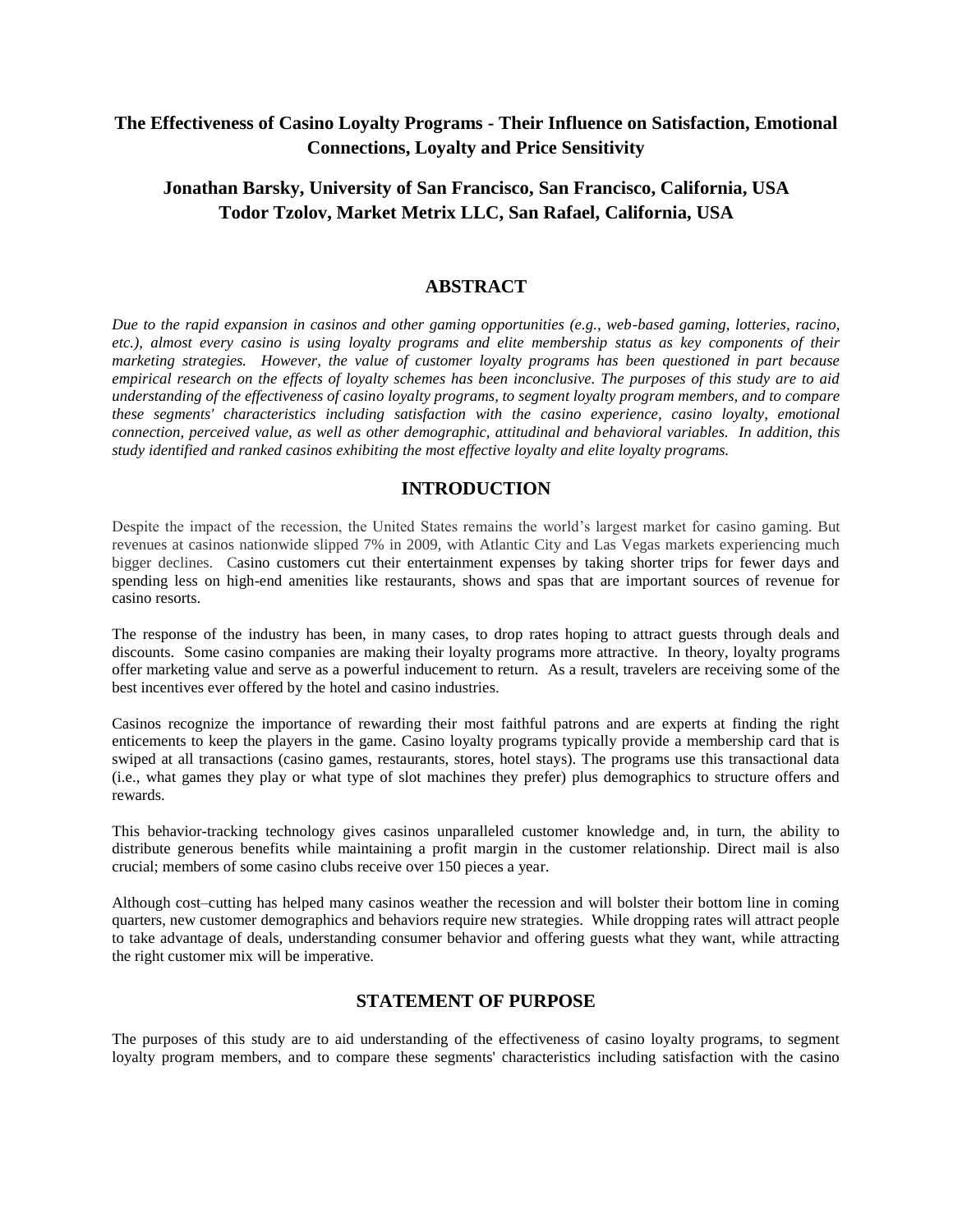experience, casino loyalty, emotional connection, perceived value, as well as other demographic, attitudinal and behavioral variables.

# **LITERATURE REVIEW**

An overwhelming number of studies have discussed and tested the concept of customer loyalty [1] [8] and its relationship with other variables [4] [10]. However, in spite of the growing number of loyalty programs, much less research has dealt with the effectiveness of such programs [13] or has focused on an understanding of who joins these programs.

A substantial body of research appears to be inconclusive as to the actual impact of loyalty programs on customer loyalty.

Some studies have concluded that loyalty programs have little or no impact on behavior [11] [5] [12]. For example, in their study of a large loyalty program, Sharp and Sharp [11] were not able to show that a particular loyalty program brought about significant changes in repeat purchase. Their conclusion was that it is very difficult to change the fundamental repeat purchase patterns of markets.

However, other research has reported that loyalty programs have a positive impact on loyalty [9] [6] [3]. For example, in a study of the impact of club membership and loyalty to casinos [3], it was determined that casino brands with a high membership - where more than 50% of guests are club members - have the most loyal customer base. Customer loyalty fell sharply among brands that have fewer members enrolled in their programs.

These mixed findings have contributed to a heated discussion whether loyalty programs create loyalty, or encourage customers to shop around and discourage loyalty.

## **METHODOLOGY**

Data from the Market Metrix Hospitality Index, a well-known hotel customer satisfaction panel in operation since 2001, was utilized to analyze data from casino hotel customers. Based on surveys from casino hotel customers, we split the casino industry into distinct customer groups based on geo-demographic, behavioral, and attitudinal dimensions. Based on Ward's method of hierarchical cluster analysis [7] using standardized data from our MMHI database, 7 distinct segments of casino customers were identified (see Figure 1).

#### **Research Design**

The analysis in this study is based on data from the 2008 and 2009 Market Metrix Hospitality Index (MMHI). The MMHI is a national indicator of customer satisfaction, emotions, loyalty, and price sensitivity regarding hospitality industry facilities and services available to consumers. The index is conducted on a quarterly basis on behalf of Market Metrix, LLC, by Harris Interactive, one of the world's leading custom market research firms. Since its inception in 2001, the MMHI has utilized Harris Interactive's national web-based research panel in order to evaluate participants' recent experiences with hospitality products and services, as well as track details about their travel habits and their general demographic profile.

All MMHI respondents answer approximately 80 online survey questions. Utilizing a proprietary ordinal scale, these questions measure participants' customer satisfaction, brand loyalty, emotions related to each experience, price sensitivity and demographic characteristics. Over the course of its nine-year existence, the questionnaire has been continually refined to reflect changing market conditions and evolving customer habits. In its modern form, it has been adapted to address current issues such as the growth and increased sophistication of loyalty programs, green programs, and the emerging impact of social media within the hospitality industry.

Harris Interactive and Market Metrix maintain numerous quality assurance practices to ensure respondent and data integrity. The database of respondent information is actively screened and updated along numerous demographic and psychographic variables to allow precision in the online sample. The participant panel consists solely of individuals who have double opted-in and voluntarily agreed to participate in an online research study.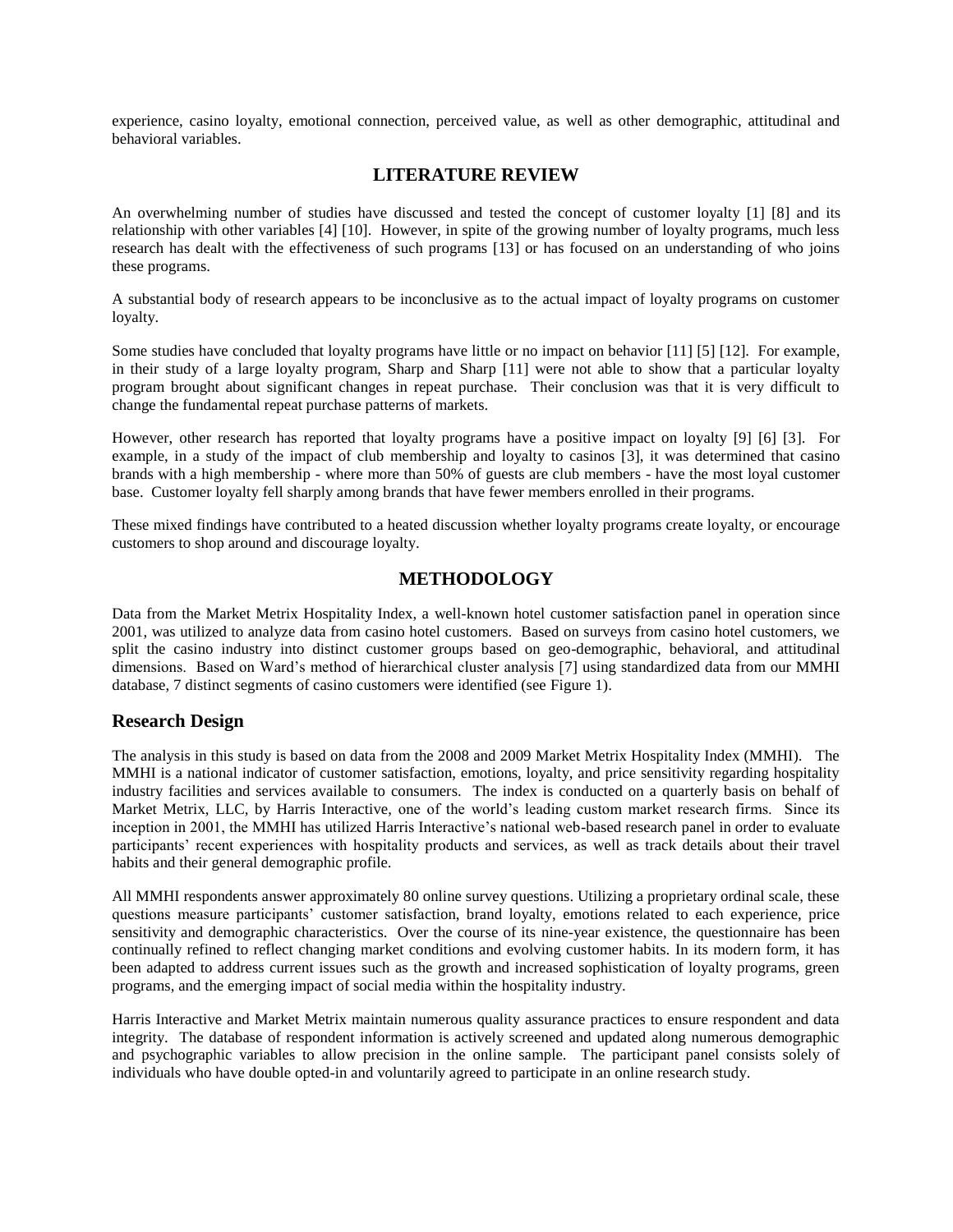#### **Sample**

To gain specific insight into casino customers, MMHI data for all U.S. hospitality brands was filtered to include only those responses for customers of casino brands. Utilizing two full years of MMHI data (over 280,000 responses), the analysis filtered 21,901 submissions by members of the panel who reported on a recent casino stay. The data of those casino customers was then manipulated statistically through cluster modeling performed in SPSS software.

The cluster model was loaded with 11 of the approximately 80 MMHI questions based on their relevance to casino customer profiles and the casino experience (See Figure 1). Only participants that answered all 11 of the selected questions were included in the analysis. This reduced the 21,901 MMHI casino responses to 4894 complete responses, representing the final sample size used for the modeling.

The 11 questions listed in Figure 1 were selected to distinguish loyalty members from non-members. Questions 8, 9 and 10 (see Figure 1), relate to loyalty program membership, elite status, and the importance of the membership, respectively.

| ruestion<br>number | <b>Question description</b>                                |
|--------------------|------------------------------------------------------------|
|                    | $1$ Age                                                    |
|                    | $2$  Annual income                                         |
|                    | 3 Average daily rate paid for room during most recent stay |
|                    | 4 Estimated total overnight stays at a casinos each year   |
|                    | 5 Satisfaction with casino ambiance                        |
|                    | 6 Satisfaction with friendliness of casino staff           |
|                    | 7 Perceived odds of winning at the casino                  |
|                    | 8 Membership in casino loyalty program                     |
|                    | 9 Membership in casino loyalty program as an elite member  |
|                    | 10 Perceived importance of loyalty program                 |
|                    | 11 Likeliness to return as repeat guest of the casino      |

# **FIGURE 1: QUESTIONS USED IN CLUSTER ANALYSIS**

## **Limitations**

Despite the rigorous quality standards maintained by Harris Interactive and Market Metrix, results are still susceptible to the limitation of a sampling approach. While quarterly data yields results for approximately 280 U.S. brands, it is not possible to include all hotels and casinos. Also because sample sizes are linked to room supply, there may be greater volatility of results for smaller properties and brands.

## **DATA ANALYSIS**

The final sample of 4894 responses was put through numerous iterations of cluster analysis in order to separate the data into logical segments that were sufficiently differentiated from one another. The eventual output produced seven distinct segments, shown in Figure 2. In order to enrich the segment profiles, additional characteristics (e.g., demographics) were added to each segment based on the survey responses of persons within each group. The seven segments were compared using the averages for the 11 cluster questions and demographic information. Based on the expanded profiles, well-defined differences emerged among the seven segments.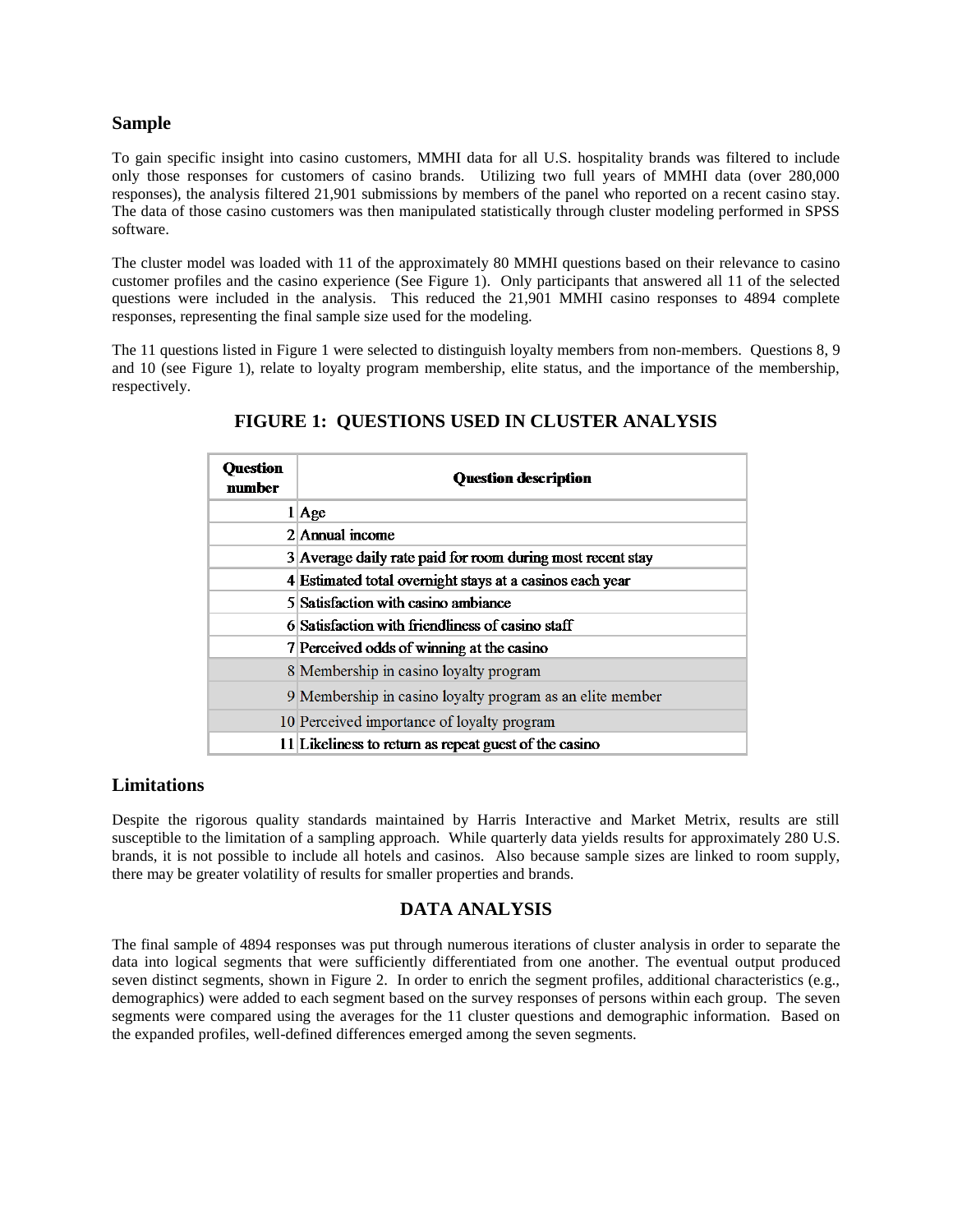Three of the seven segments (Unmoved Members, True Blue and Elite Elders) were comprised predominantly of loyalty members and one segment (Elite Elders) included mostly (86%) elite members. Together, the three segments included 2749 of the 4894 responses, representing about half of all casino customers.

| Segment                   | <b>Total</b><br>responses | <b>Percent of total</b><br>sample | <b>Percent loyalty</b><br>members | <b>Percent elite loyalty</b><br>members |
|---------------------------|---------------------------|-----------------------------------|-----------------------------------|-----------------------------------------|
|                           | 1028                      | 21.0%                             | 2.7%                              | 7.1%                                    |
| 2                         | 456                       | 9.3%                              | 4.6%                              | 14.3%                                   |
| 3                         | 460                       | 9.4%                              | 7.6%                              | 2.9%                                    |
| 4                         | <b>201</b>                | 4.1%                              | 13.4%                             | 7.4%                                    |
| 5 (members)               | 1613                      | $33.0\%$                          | 94.9%                             | 2.2%                                    |
| 6 (members)               | 587                       | $12.0\%$                          | 96.4%                             | $1.4\%$                                 |
| 7 (elite members)         | 549                       | 11.2%                             | 98.7%                             | 88.6%                                   |
| <b>Total Members</b>      | 2749                      | $56.2\%$                          |                                   |                                         |
| <b>Total All Segments</b> | 4894                      | 100.0%                            |                                   |                                         |
| <b>Fxcluded Cases</b>     | 17007                     |                                   |                                   |                                         |
| <b>Total Casino Cases</b> | 21901                     |                                   |                                   |                                         |

# **FIGURE 2: CASINO CUSTOMER SEGMENTS AND LOYALTY CLUB MEMBERSHIP**

Names and descriptions of each segment are presented in Figure 3. The segments are sorted according to the number of nights per year these persons spend in hotels.

# **FIGURE 3: CASINO CUSTOMER SEGMENT NAMES AND DESCRIPTIONS**

|                         | <b>Segment</b><br><b>Description</b> |                                                                                                                                                                                                                                         | <b>Favorite brands</b>                                            | <b>Share of industry</b> | Nights per Year |  |  |  |
|-------------------------|--------------------------------------|-----------------------------------------------------------------------------------------------------------------------------------------------------------------------------------------------------------------------------------------|-------------------------------------------------------------------|--------------------------|-----------------|--|--|--|
|                         |                                      |                                                                                                                                                                                                                                         |                                                                   |                          |                 |  |  |  |
| FREQUENCY<br><b>НОН</b> | Mr. High Roller                      | High spenders, very frequent travelers with over 10 trips/year, non-<br>members, fairly satisfied, predominantly male, very high income, travel on Bellagio, Encore, Venetian, Wynn<br>business and pleasure                            |                                                                   | 4.1%                     | 28.0            |  |  |  |
|                         | <b>Elder Elites</b>                  | Elite loyalty members (take most trips among members), sufficiently<br>satisfied, not optimistic, oldest, predominantly male, high income                                                                                               | Harrah's, Caesar's Palace, Trump, Bally's                         | 11.2%                    | 17.4            |  |  |  |
|                         |                                      |                                                                                                                                                                                                                                         |                                                                   |                          |                 |  |  |  |
|                         | <b>Unmoved Members</b>               | Regular loyalty members, lowest satisfaction among all members but<br>inclined to recommend and return, take shorter trips                                                                                                              | Tropicana, Orleans, Harrah's                                      | 33.0%                    | 11.5            |  |  |  |
| MEDIUM<br>FREQUENCY     | <b>True Blue</b>                     | Regular loyalty members, highest satisfaction among members and most<br>likely to recommend and return, would pay premium for room (sometimes<br>comped)                                                                                | Foxwoods, Mohegan Sun                                             | 11.9%                    | 11.4            |  |  |  |
|                         |                                      |                                                                                                                                                                                                                                         |                                                                   |                          |                 |  |  |  |
| LOW FREQUENCY           | Happy-go-lucky                       | Happy non-members, highly satisfied with service, optimistic about<br>gambling, likely to recommend and return (and sometimes do take multiple Hard Rock, New York-New York<br>trips) young, average income, would pay premium for room |                                                                   | 9.3%                     | 9.1             |  |  |  |
|                         | <b>Ice Queens</b>                    | Hard to please non-members, not satisfied with service, pesimistic about<br>gambling, unsure about returning or recommending, young, predominantly<br>female, average income, rely on reviews for selection                             | Circus Circus, Excalibur, Mandalay Bay,<br><b>Imperial Palace</b> | 9.4%                     | 8.9             |  |  |  |
|                         | <b>Accidental Travelers</b>          | Least frequent travelers, non members, fairly optimistic and satisfied,<br>youngest, average income, say they may return but seldom seem to do so                                                                                       | Luxor, Excalibur, MGM Grand, Treasure<br>Island, Palms            | 21.0%                    | 7.5             |  |  |  |

Note: Three segments: Unmoved Members, True Blue and Elite Elders, include the majority of loyalty members.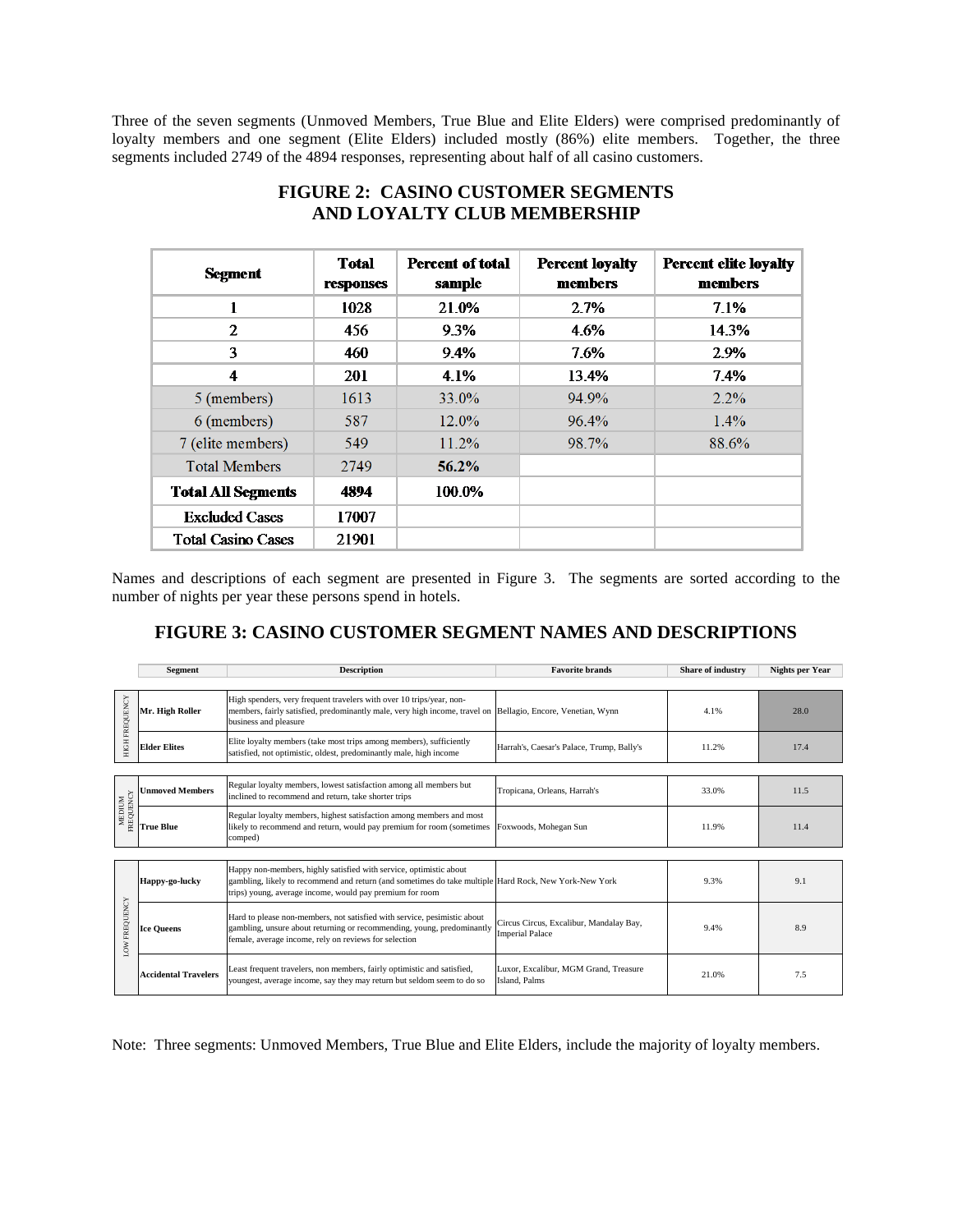To evaluate the relative desirability of each segment, we paired customers' "Likeliness to recommend" scores with their annual room nights (Figure 4).

| No. | <b>Name</b>                      | <b>Nights per</b><br>year | Likely to<br>recommend<br>$(1-3)$ |
|-----|----------------------------------|---------------------------|-----------------------------------|
| 1   | Accidental<br><b>Travelers</b>   | 75                        | 2.4                               |
| 2   | Happy-go-lucky                   | 9.1                       | 2.8                               |
| 3   | <b>Ice Queens</b>                | 89                        | 2.0                               |
| 4   | Mr. High Roller                  | 28.0                      | 2.4                               |
| 5   | <b>Unmoved</b><br><b>Members</b> | 11.4                      | 2.6                               |
| 6   | True Blue                        | 11.3                      | 29                                |
| 7   | Elite Elders                     | 17.4                      | 2.8                               |

# **FIGURE 4: CASINO SEGMENT NIGHTS PER YEAR AND LIKELINESS TO RECOMMEND**

Mapping each segment on these two dimensions (using nights per year as the Y-axis and level of advocacy as the Xaxis) provides additional insight into the desirability of each segment (Figure 5). The three segments with a majority of loyalty program members (greater than 95% members) are all found in the top right corner of Figure 5.



# **FIGURE 5: CASINO SEGMENT DESIRABILITY**

**EXAMINATION OF LOYALTY SEGMENTS**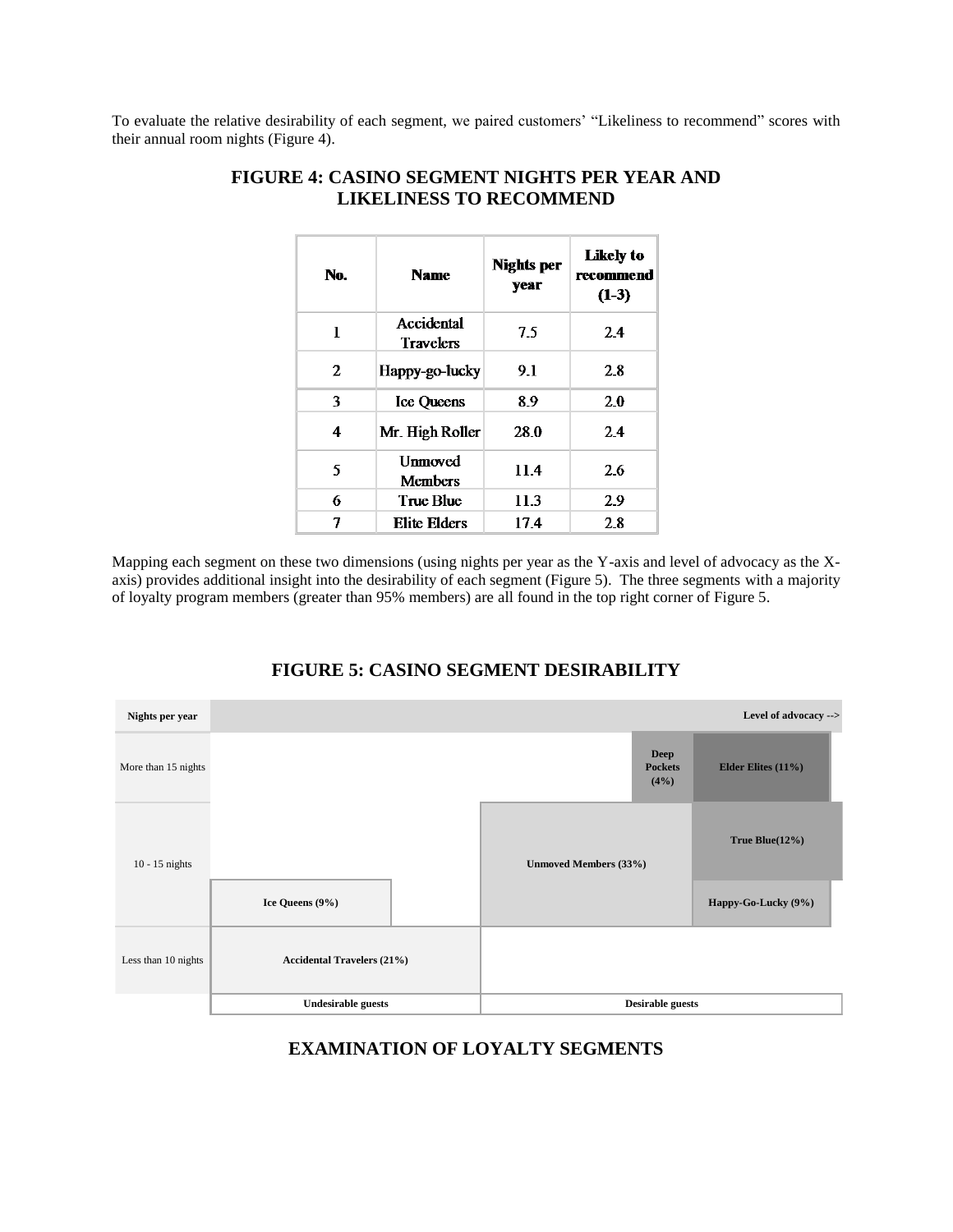# **Overall Characteristics**

Figures 4 and 5 illustrate that casino loyalty programs are not perfect. While the three loyalty club segments report high number of annual room nights and generally positive scores for likeliness to recommend, they are not the highest on either measure.

To evaluate this further, additional respondent detail is presented in Figures 6 and 7. Figure 6 presents the loyalty characteristics for each of the three member segments. Figure 7 includes demographic profiles of both member and non-member segments.

# **FIGURE 6: LOYALTY CHARACTERISTICS OF MEMBER SEGMENTS**

| SegmentNo.   | <b>Name</b>               | Percent<br>lovalty<br>members | <b>Percent elite</b><br>loyalty<br>members | Likely to<br>return $(1-3)$ | <b>Likely</b> to<br>recommend $(1-)$<br>3) | Importance of<br>loyalty<br>membership (1-<br>3) | <b>Percent read</b><br>online reviews | <b>Percent wrote</b><br>online review |
|--------------|---------------------------|-------------------------------|--------------------------------------------|-----------------------------|--------------------------------------------|--------------------------------------------------|---------------------------------------|---------------------------------------|
| 5            | Unmoved<br><b>Members</b> | 94.9%                         | 2.2%                                       | 2.58                        | 2.56                                       | 1.97                                             | 16.5%                                 | 6.5%                                  |
| 6            | True Bhie                 | 96.4%                         | 1.4%                                       | 2.91                        | 2.90                                       | 2.04                                             | 20.9%                                 | 9.6%                                  |
| $\mathbf{r}$ | <b>Elite Elders</b>       | 98.7%                         | 88.6%                                      | 2.83                        | 2.77                                       | 2.69                                             | 8.8%                                  | 11.5%                                 |

# **FIGURE 7: DEMOGRAPHIC PROFILE OF CASINO CUSTOMER SEGMENTS**

|                             | <b>Segment</b>              | Age | <b>Gender</b><br>(% Male) | In come   | <b>Purpose of</b><br><b>Тгір (%</b><br><b>Business</b> ) | Nights per<br>Year |
|-----------------------------|-----------------------------|-----|---------------------------|-----------|----------------------------------------------------------|--------------------|
| <b>HIGH<br/>FREQUENCY</b>   | Mr. High Roller             | 51  | 68%                       | \$175,183 | 26.9%                                                    | 28.0               |
|                             | <b>Elder Elites</b>         | 57  | 65%                       | \$99,735  | 3.8%                                                     | 17.4               |
| <b>MEDIUM<br/>FREQUENCY</b> | <b>Unmoved Members</b>      | 52  | 55%                       | \$82,831  | 5.7%                                                     | 11.4               |
|                             | <b>True Blue</b>            | 51  | 50%                       | \$85,932  | 4.3%                                                     | 113                |
|                             | Happy-Go-Lucky              | 47  | 46%                       | \$73,849  | 10.1%                                                    | 9.1                |
| <b>LOW<br/>FREQUENCY</b>    | Ice Queens                  | 46  | 42%                       | \$76,884  | 14.1%                                                    | 8.9                |
|                             | <b>Accidental Travelers</b> | 46  | 46%                       | \$73,875  | 14.5%                                                    | 7.5                |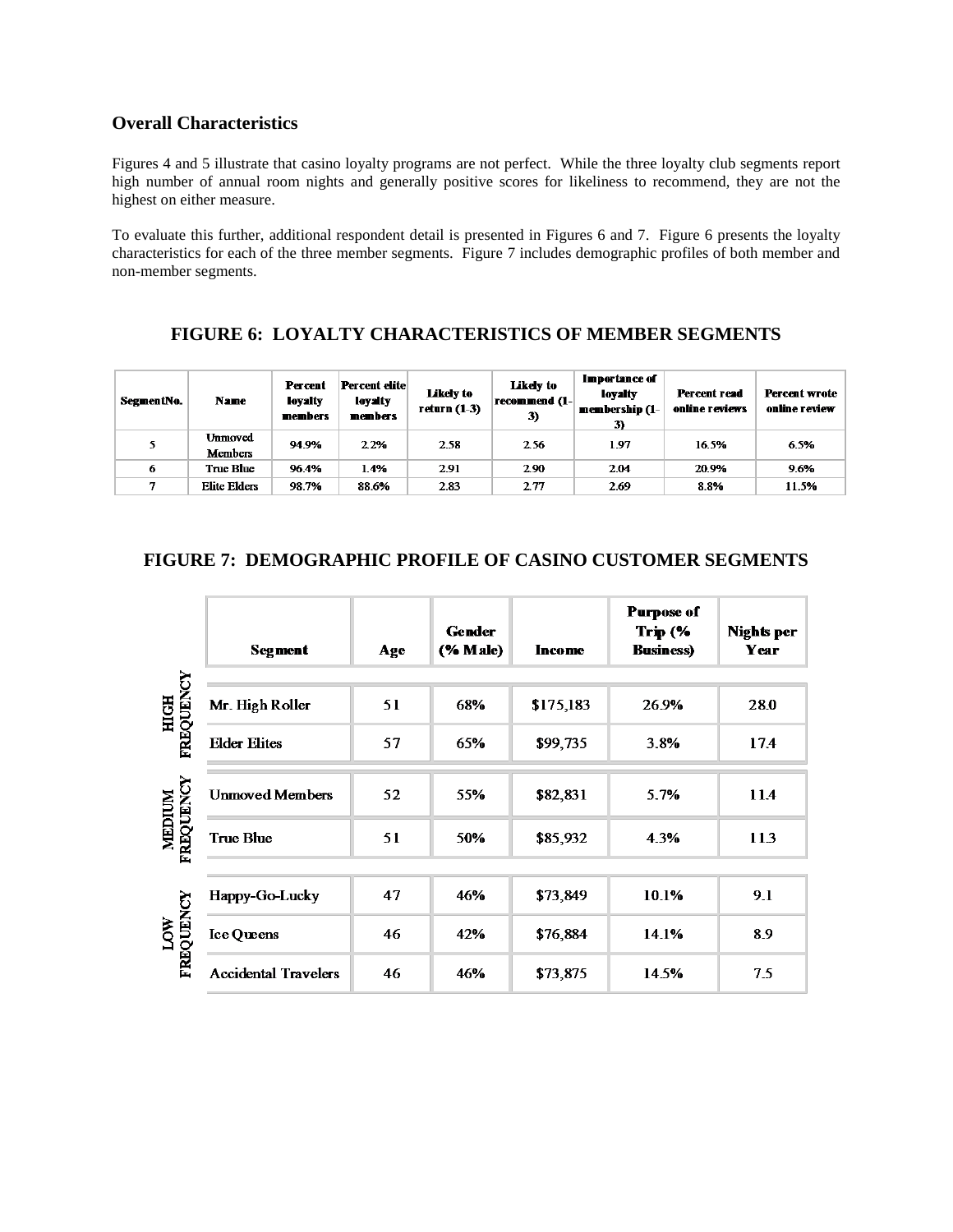# **Descriptions of Segments of Loyalty Members**

**Elder Elites** – This group encompasses mostly elite loyalty program members and represents about 11 percent of the overall casino market. These persons are predominantly male, older, with a comparatively high income (see Figure 7). They put their membership to use by spending more nights (17) in casino hotels each year than the other segments with loyalty members. Their high number of annual room nights, ability to spend and willingness to recommend the brand of their choice makes them a desirable segment to casino operators.

The elite members also give high marks for the friendliness and helpfulness of staff, indicating that casinos understand the importance of this valuable segment. This exceptional customer service supports the value these customers place on their membership and, as a result, their high intent to return scores.

Considering the growing importance of online reviews, this segment looks even more desirable. This is the only segment that actually writes more reviews than it reads. This is especially unusual given the older demographic of this segment. Clearly, the elite membership creates a very engaged group of customers.

**True Blue** – This segment consists mainly of regular loyalty program members. It represents 12 percent of the total market which is about the same size as the Elite Elders segment. The demographic profile of this group is balanced in terms of gender distribution, income and age (see Figure 7).

True Blues take fewer trips to casinos compared to Elite Elders (Figure 3). However, they are just as loyal as the Elite Elders, reporting similar scores for likeliness to return and recommend (Figure 5). True Blues also score highly across a range of casino experience scores, making them desirable to casino operators (Figure 6).

But True Blues are different than Elite Elders. They value their membership in the loyalty program less (not a surprise because lower tier members receive fewer perks). And True Blues are also very receptive to casino promotions. Although this may suggest they may switch to a competitor with better promotions, their loyalty score remains relatively high. But the fact that True Blues do not value their membership very highly is a red flag for casinos. Management should be doing more with their standard loyalty program to engage these customers before they eventually defect to a competitor with more appealing promotions.

**Unmoved Members** – This large group comprises an entire third of the overall consumer market. Like the True Blue group, they are members in the regular loyalty programs, spend the same number of nights at casinos, and are similar demographically except for a slightly lower income. Unlike the True Blue segment however, Unmoved Members are defined by consistently mediocre scores on casino experience and reporting the lowest likelihood to return of all three member segments.

The Unmoved Members are undoubtedly at risk as a customer group given their low opinions of the casinos which they frequent. This risk is reaffirmed by lack of importance they place on their membership. Where True Blues respond to casino promotions making them somewhat loyal, the Unmoved Members have no such incentive as an anchor. Interestingly, the Unmoved Members report very low scores for feeling "respected" during their stay.

This segment represents risk and opportunity. The danger is that these customers don't particularly enjoy their casino experience, don't feel their stay was a great value, and the loyalty program is not important to them. But clearly the opportunity is that these are current customers who are already members of the loyalty program. With targeted efforts to beef up the standard loyalty program benefits, focusing on selected areas of the casino experience, improved promotions, and more respectful treatment and messaging, this huge segment offers a solid opportunity for casino operators.

# **Loyalty and Elite Loyalty Program Effectiveness**

Many hotel loyalty programs reward the long-term benefits of membership. The extras -- which range from points for free stays and airlines tickets, to room upgrades and free coffee -- get sweeter as you move up to the elite tiers of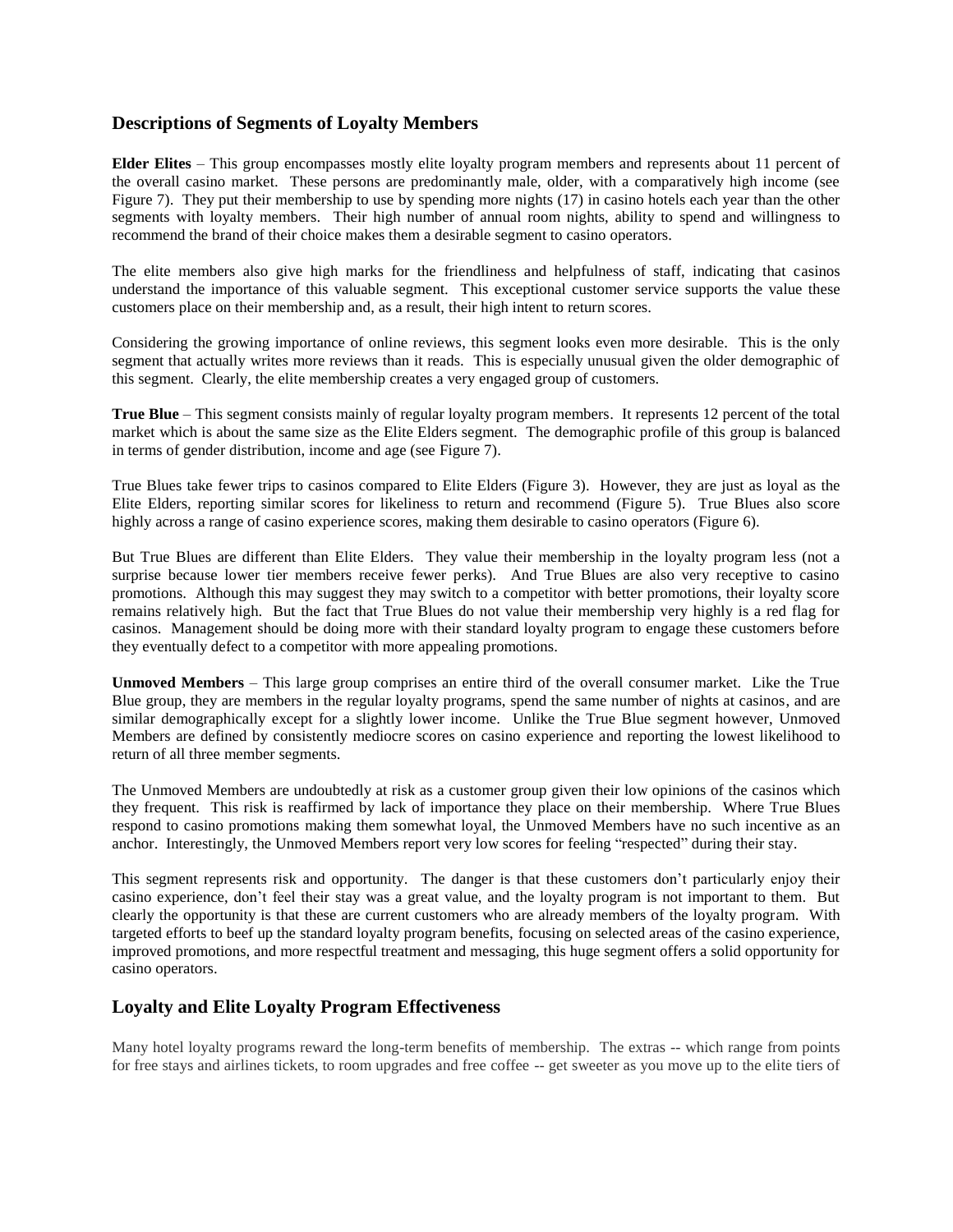a membership program by staying more nights. Obviously guest satisfaction with elite membership is linked to the benefits delivered by the programs. But other elements, such as program image and execution, can also impact overall satisfaction with these premium programs.

To compare these programs we evaluated "Program Effectiveness" (Figure 8). This critical measure identifies the amount of influence a loyalty program exerts in hotel selection ("How important was this loyalty program in your decision to stay at <hotel name>?"). Based on this measure, Figure 8 presents the ranking of casino hotels based on the effectiveness of their loyalty programs.

# **FIGURE 8: MOST EFFECTIVE\* CASINO LOYALTY PROGRAMS IN 2009**

#### **Standard loyalty programs (non-elite)**

IP Casino Resort Spa Borgata Casino The Palazzo Resort & Casino Rio Caesars Palace

#### **Elite loyalty programs**

Trump Entertainment Resorts/Casinos

Rio

MGM Grand

Treasure Island

Paris Las Vegas

\*"Effectiveness" was measured based on the survey question, "How important was this loyalty program in your decision to stay at <casino hotel name>?"

IP Casino Resort Spa and Trump Entertainment were the winners for program effectiveness and elite program effectiveness respectively. In both of these casinos' programs, customers earn credits each time they visit and play. Accumulated credits are traded for rewards, cash, coupons or complimentary services, and tallied to determine customer loyalty levels. Associated services and privileges become increasingly valuable with each new level.

Most loyalty programs simply use historical data, which shows how often customers visit and how much they spent. Harrah's program (Rio's and Paris Las Vegas are owned by Harrah's) goes further by identifying an accurate estimate of each customer's potential value. Based on this potential value, these casinos distribute generous benefits that help move their guests up the loyalty ladder.

We also compared elite members to non-elite members and to non-members. The results clearly demonstrated that elite guests are different and important to hotels. Guests with elite status are, on average, older, male business travelers with higher incomes. This privileged group of guests is more satisfied, reports fewer problems and is more likely to recommend the hotel brand to others. But perhaps most important is these guests perceive a higher value for their experience and would be willing to pay significantly more (17%) before switching hotels.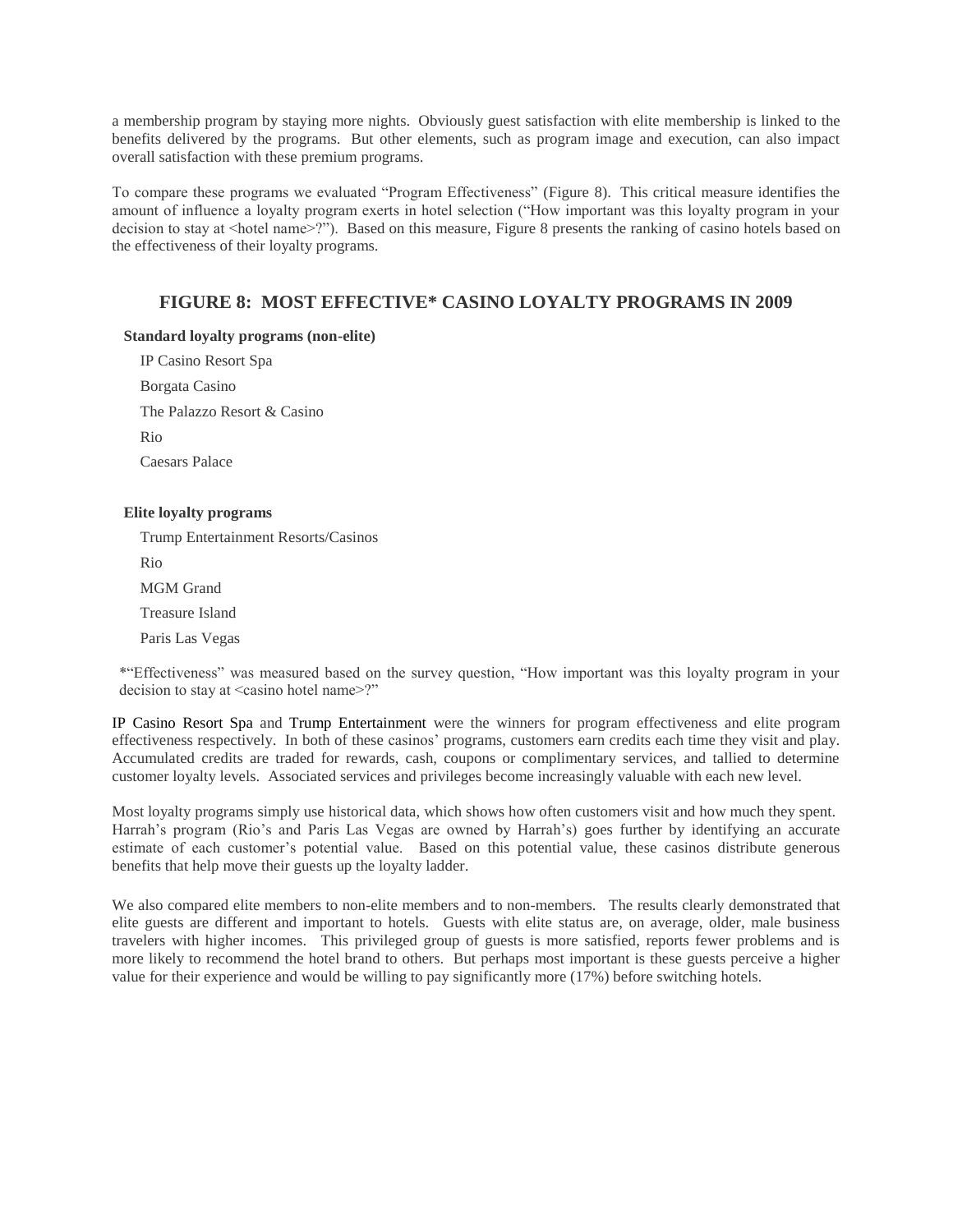#### **Discussion and Implications**

This study is one of only a few empirical studies of customer loyalty programs and is perhaps the most comprehensive study of customer loyalty and elite loyalty programs in the casino industry. This study resulted in a number of findings that shed light on loyalty, designing loyalty programs, and casino management. This empirical validation of customer loyalty will improve the understanding of the value of these programs and will lead to suggestions for their use by the gaming industry.

Although the research on loyalty programs is inconclusive and has provided missed results, this study shows that loyalty programs are effective for selected groups of people. For Elite Elders segment, the loyalty programs are very effective and create apostles who actively recruit others by wring online reviews. Unmoved members, on the other hand, the experience delivered by their membership was not effective in changing their attitude or behaviors.

The largest segment of casino customers, Unmoved Members, represents a real growth opportunity for casino operators. These customers are already members of the casino loyalty program, but in many cases these customers are not aware they are members. Consequently, the program is meaningless to them. For others who may be aware of their membership, the benefits of membership are not sufficient. This segment needs to receive a significantly different experience if they are to become engaged. This can be delivered through the loyalty program with better personal treatment, enhanced promotions, and perks that will directly impact their casino experience.

The global recession caused serious problems for many hotels and for casinos in particular. However, many properties remain optimistic. Loyalty programs can play an important role in their recovery. Rather than falling for short-term solutions by offering more discounts, casino hotels can succeed with stronger loyalty programs that offer sufficient benefits to motivate targeted guests and impact hotel selection.

## **AUTHOR'S PROFILES**

Jonathan Barsky has been a professor at University of San Francisco since 1985. Since he began at USF, Jonathan has brought his expertise in customer satisfaction to the School of Business and Professional Studies. He has conducted extensive research on how to measure customer satisfaction and the determining factors that influence customer satisfaction, with a focus in the hotel industry. He has published 100 + articles in various journals and trade publications as well as two books, including his first book World- Class Customer Satisfaction, now going into its 13th year of publication.

Todor Tzolov is an Account Manager at Market Metrix, based in San Rafael, CA, where he works with numerous casino brands across North America. His interests include the importance of employee engagement and the effective management of social media. Todor is a graduate of Georgetown University.

#### **REFERENCES**

- [1] Bandyopadhyay, S. and Martell, M. (2007). "Does attitudinal loyalty influence behavioural loyalty? A theoretical and empirical study." *Journal of Retailing and Consumer Services,* Vol. 14, pp. 35-44
- [2] Barsky, Jonathan (2007). "How important are casino loyalty clubs?" *Hotel & Motel Management*, October issue.
- [3] Barsky, Jonathan (2010). "Critical Behaviors and Trends of Casino Customers: A New Segmentation Model for The North American Gaming Industry." White paper, University of San Francisco.